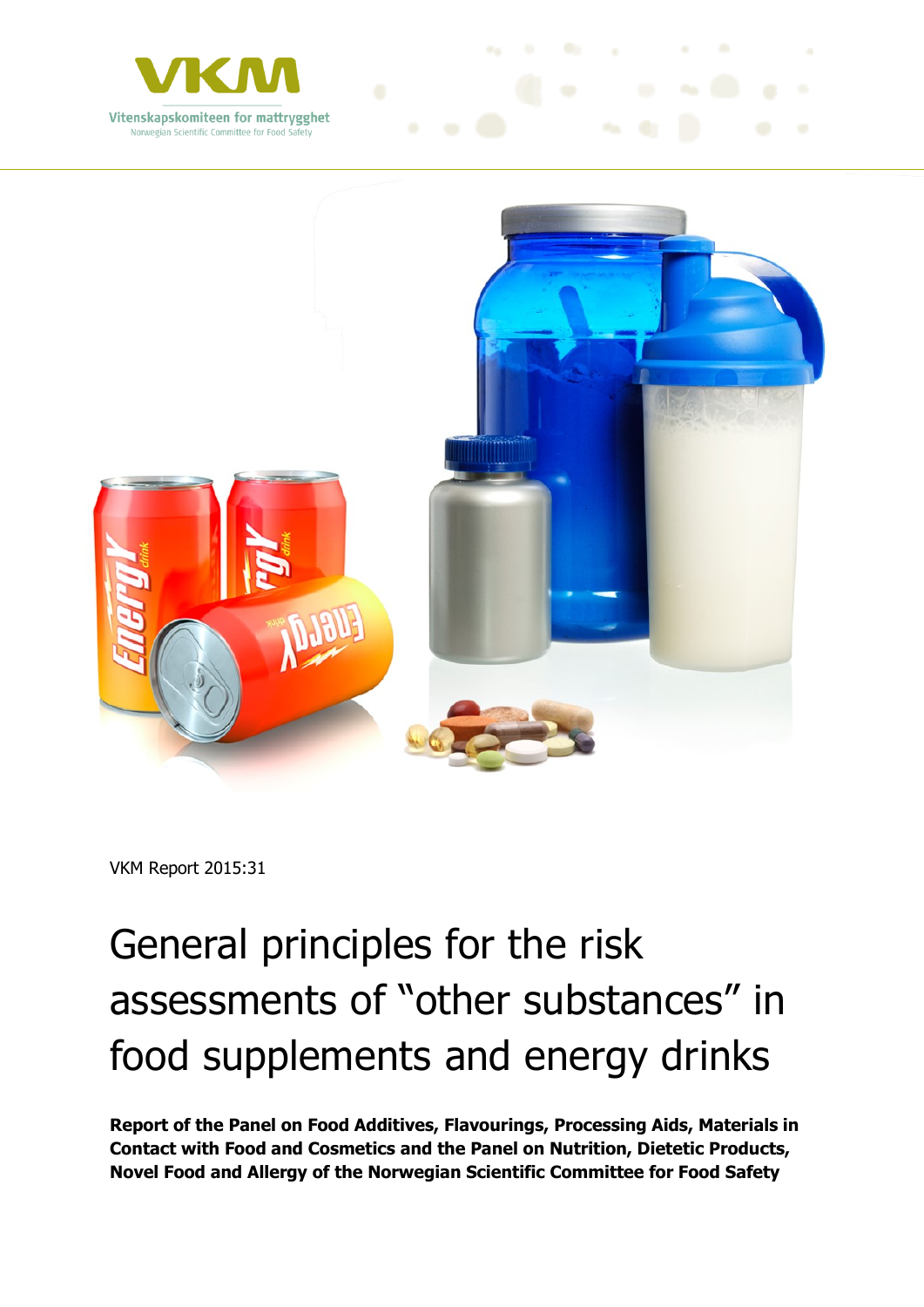Report from the Norwegian Scientific Committee for Food Safety (VKM) 2015:31 General principles for the risk assessment of "other substances" in food supplements and energy drinks

Report of the Panel on Food Additives, Flavourings, Processing Aids, Materials in Contact with Food and Cosmetics and the Panel on Nutrition, Dietetic Products, Novel Food and Allergy of the Norwegian Scientific Committee for Food Safety 20.11.2015

ISBN: 978-82-8259-186-7 Norwegian Scientific Committee for Food Safety (VKM) Po 4404 Nydalen N – 0403 Oslo Norway

Phone: +47 21 62 28 00 Email: [vkm@vkm.no](mailto:vkm@vkm.no)

[www.vkm.no](http://www.vkm.no/) [www.english.vkm.no](http://www.english.vkm.no/)

Cover photo: iStock Photo

Suggested citation: VKM. (2015) General principles for the risk assessment of "other substances" in food supplements and energy drinks. Report of the Panel on Food Additives, Flavourings, Processing Aids, Materials in Contact with Food and Cosmetics and the Panel on Nutrition, Dietetic Products, Novel Food and Allergy of the Norwegian Scientific Committee for Food Safety, ISBN: 978-82-8259-186-7, Oslo, Norway.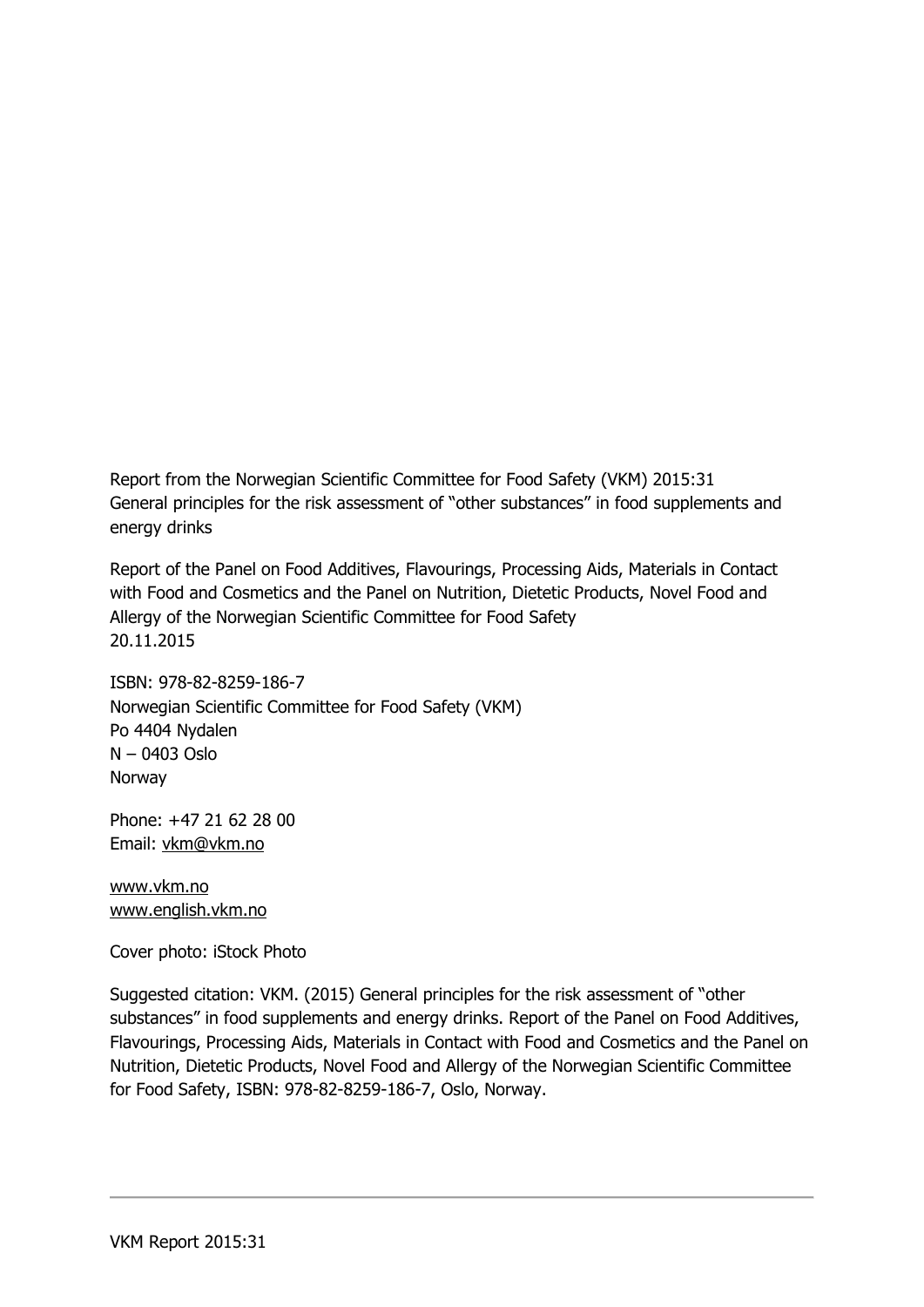## **General principles for the risk assessments of "other substances" in food supplements and energy drinks**

## **Assessed and approved**

The report has been assessed and approved by the Panel on Food Additives, Flavourings, Processing Aids, Materials in Contact with Food and Cosmetics and the Panel on Nutrition, Dietetic Products, Novel Food and Allergy of the Norwegian Scientific Committee for Food Safety (Vitenskapskomiteen for mattrygghet, VKM).

Members of the Panel on Food Additives, Flavourings, Processing Aids, Materials in Contact with Food and Cosmetics are: Inger-Lise Steffensen (chair), Ellen Bruzell, Berit Granum, Ragna Bogen Hetland, Trine Husøy, Jens Rohloff, Trude Wicklund.

Members of the Panel on Nutrition, Dietetic Products, Novel Food and Allergy are: Per Ole Iversen (chair), Livar Frøyland, Margaretha Haugen, Kristin Holvik, Martinus Løvik, Tor A. Strand, Grethe S. Tell and Arild Vaktskjold.

(Panel members in alphabetical order after chair of the panel)

## **Acknowledgment**

Per Ole Iversen (chair, Panel on Nutrition, Dietetic Products, Novel Food and Allergy) and Inger-Lise Steffensen (chair, Panel on Food Additives, Flavourings, Processing Aids, Materials in Contact with Food and Cosmetics) are acknowledged for their valuable work on this report. Jan Alexander (the Scientific Steering Committee), Åshild Krogdahl (the Scientific Steering Committee) and Helle Margrete Meltzer (former member of Panel on Nutrition, Dietetic Products, Novel Food and Allergy) constituted a reference group and are acknowledged for their valuable comments and suggestions. Project leaders from the VKM secretariat have been Bente Mangschou and Gro Mathisen.

## **Competence of VKM experts**

Persons working for VKM, either as appointed members of the Committee or as external experts, do this by virtue of their scientific expertise, not as representatives for their employers or third party interests. The Civil Services Act instructions on legal competence apply for all work prepared by VKM.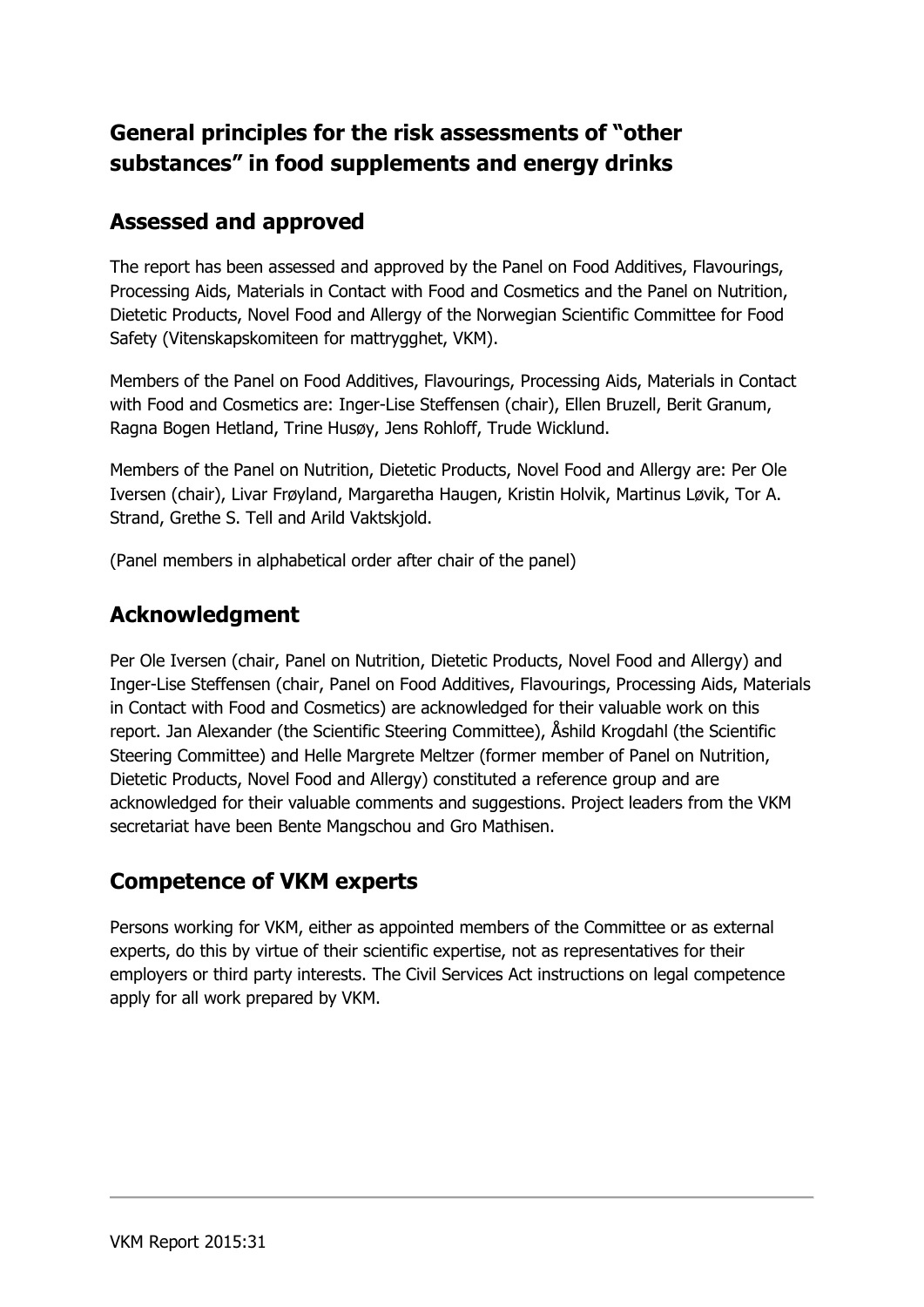## **Table of Contents**

| Terms of reference as provided by the Norwegian Food Safety Authority  6  |  |
|---------------------------------------------------------------------------|--|
| General principles for the risk assessments of "other substances" in food |  |
|                                                                           |  |
|                                                                           |  |
|                                                                           |  |
|                                                                           |  |
|                                                                           |  |
|                                                                           |  |
|                                                                           |  |
|                                                                           |  |
|                                                                           |  |
|                                                                           |  |
|                                                                           |  |
|                                                                           |  |
|                                                                           |  |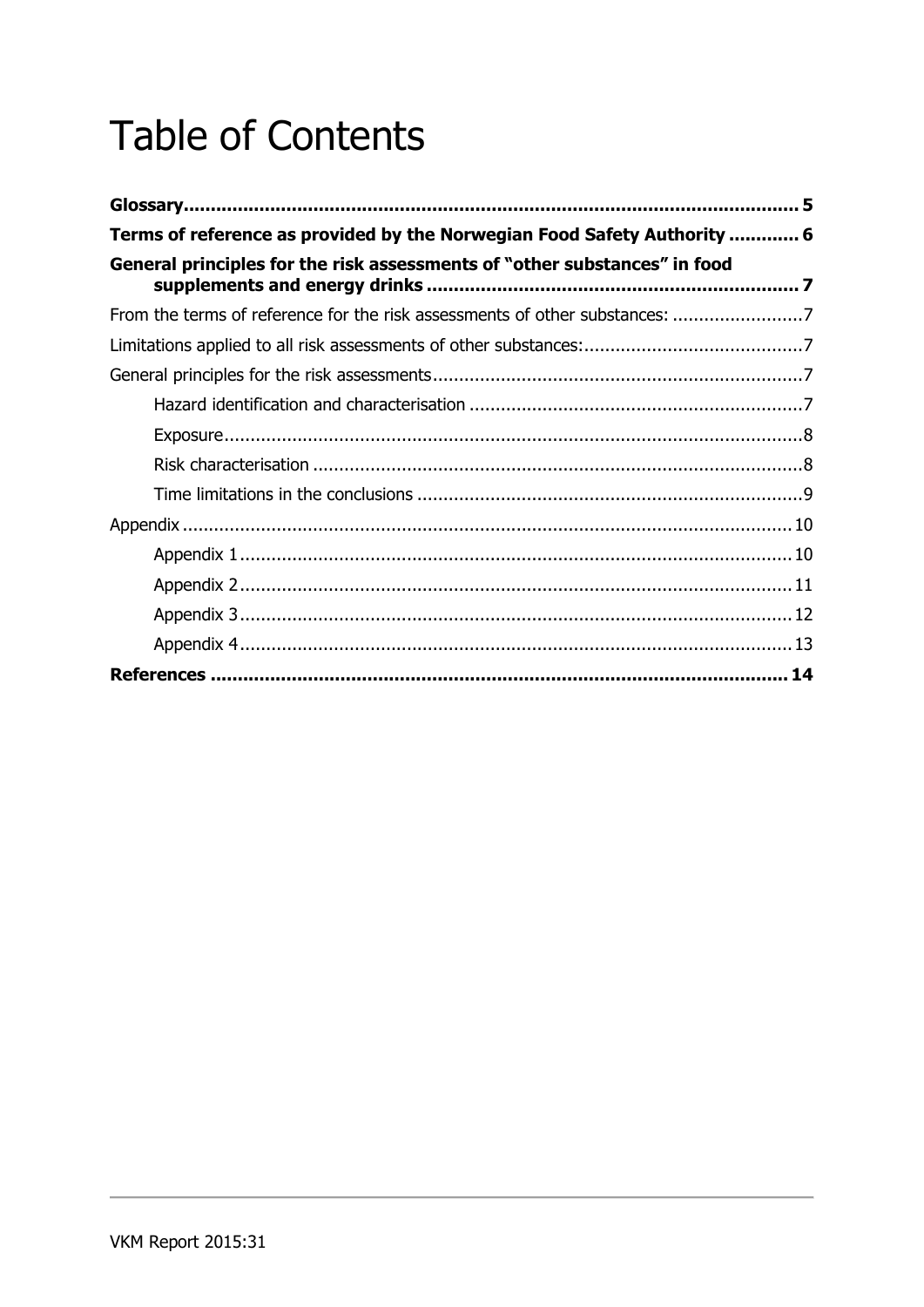## <span id="page-4-0"></span>**Glossary**

"**Other substances**" are described in the food supplement directive 2002/46/EC as substances other than vitamins or minerals that have a nutritional and/or physiological effect (The European Parliament and the Council of the European Union, 2006). It is added mainly to food supplements, but also to energy drinks and other foods. In the present document, the general principles to be used for the safety assessments of "other substances" are presented.

"**Negative health effect**" and "**adverse health effect**" are broad terms and WHO has established the following definition for "adverse effect": a change in morphology, physiology, growth, development, reproduction or life span of an organism, system or (sub)population that results in an impairment of functional capacity, an impairment of the capacity to compensate for additional stress, or an increase in susceptibility to other influences (WHO, 1994).

An **adverse event** is considered serious if it results in death, is life-threatening, requires or prolongs hospitalisation, is a congenital anomaly or birth defect, is a persistent or significant disability/incapacity, or is another serious or important medical event.

The "**value for comparison**" is derived from the hazard identification and characterisation. The value for comparison is the level that is compared with the specific doses per day in food supplements and/or energy drinks in the risk characterisation.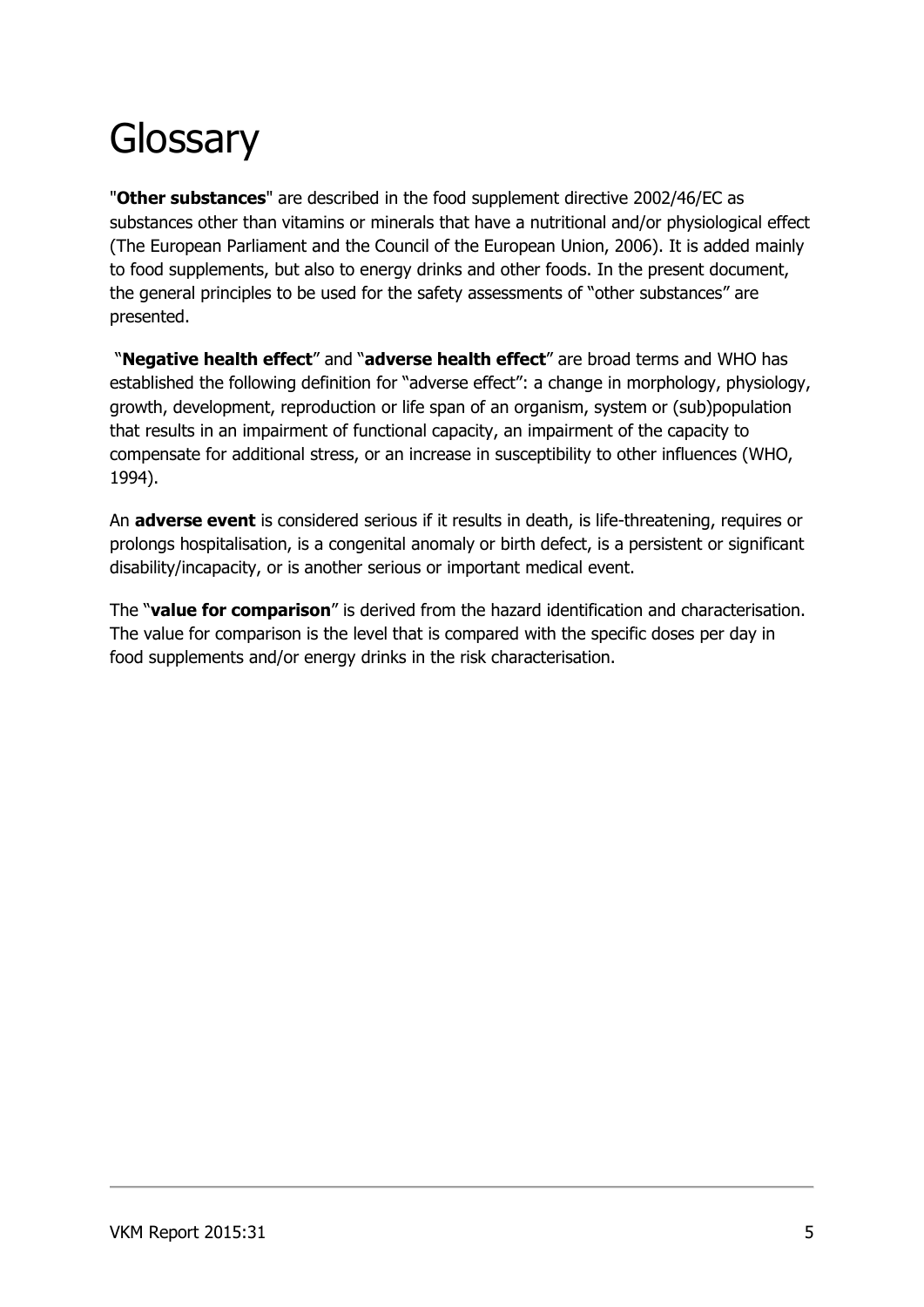# <span id="page-5-0"></span>Terms of reference as provided by the Norwegian Food Safety Authority

The Norwegian Food Safety Authority (NFSA) requested the Norwegian Scientific Committee for Food Safety (VKM) to prepare a guidance document outlining the methodology to be used for the safety assessments of "other substances".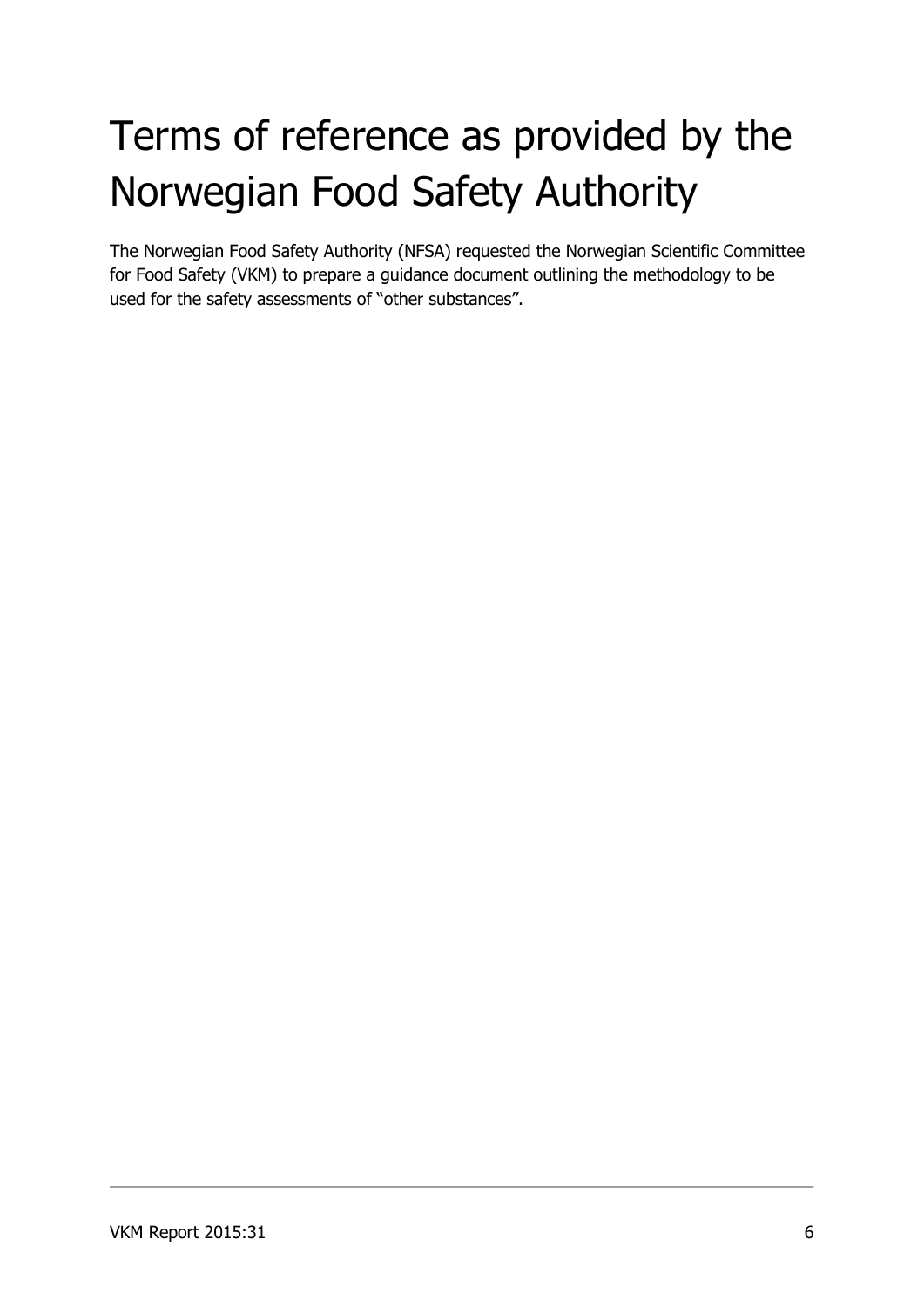# <span id="page-6-0"></span>General principles for the risk assessments of "other substances" in food supplements and energy drinks

## <span id="page-6-1"></span>**From the terms of reference for the risk assessments of other substances:**

- The Norwegian Scientific Committee for Food Safety (Vitenskapskomiteen for mattrygghet, VKM) has, at the request of the Norwegian Food Safety Authority (Mattilsynet, NFSA), assessed the risk of "other substances" in food supplements and energy drinks sold in Norway.
- For food supplements, NFSA requested risk assessment of specific doses of other substances for the general population from age 10 years and above.
- For energy drinks, NFSA requested risk assessments of drinking patterns reflecting a high acute intake, a mean chronic intake and a high chronic intake for energy drinks with a given concentration of other substances, for the general population from age 3 years and above.

## <span id="page-6-2"></span>**Limitations applied to all risk assessments of other substances:**

- The total exposure to a substance from other sources than food supplements and energy drinks, e.g. foods and cosmetic products, are not included in the risk assessment.
- Documentation of any potential beneficial effects from these substances is not evaluated.
- The risk assessments regard specific substances, not specific products.

## <span id="page-6-3"></span>**General principles for the risk assessments**

The risk assessments have been prepared in accordance with the template shown in Appendix 1.

#### <span id="page-6-4"></span>**Hazard identification and characterisation**

The risk assessments are based on previous risk assessments of the substances and articles retrieved from literature searches. Literature searches were performed in MEDLINE and EMBASE, for some substances searches were also performed in Global Health and/or Web of Science.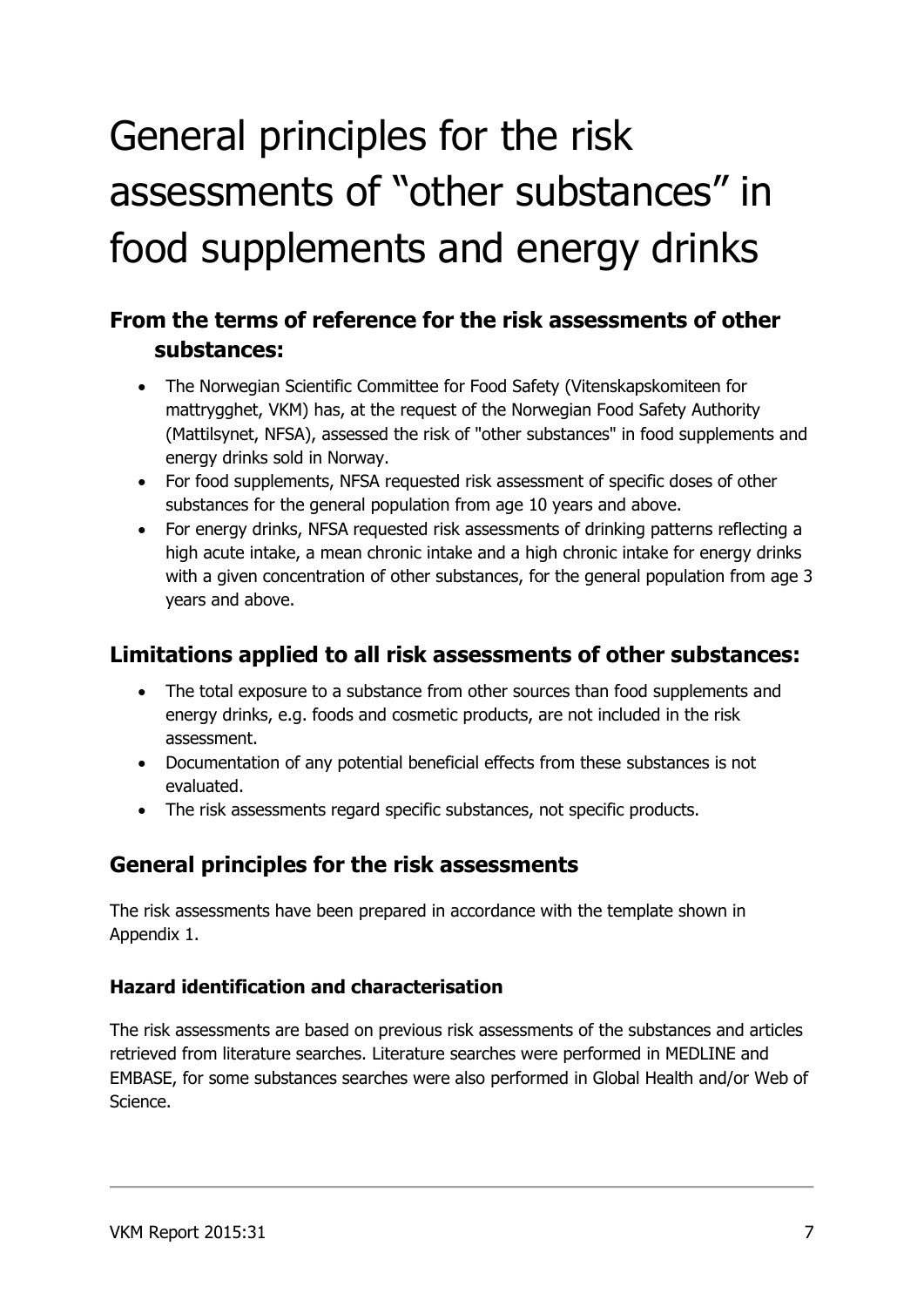A general literature search was set up (Appendix 2), and appropriate modifications were made for each search.

An inclusion criteria checklist was developed by members of the Panel on Food Additives, Flavourings, Processing Aids, Materials in Contact with Food and Cosmetics and the Panel on Nutrition, Dietetic Products, Novel Food and Allergy (Appendix 3). This checklist was modified when appropriate, e.g. when sufficient human studies were available, animal studies were not included. In the primary screening, titles and abstracts of all publications retrieved were independently screened against the inclusion criteria checklist. The articles that passed the primary screening were examined in full text against the same inclusion criteria. Articles were also retrieved by manual search.

#### <span id="page-7-0"></span>**Exposure**

For food supplements, the exposure was estimated from the specified doses given by NFSA, and the age groups children (10 to <14 years), adolescents (14 to <18 years) and adults  $(≥18$  years) were included.

For energy drinks, the exposure was estimated for three drinking patterns (Appendix 4), for given concentrations of a substance in energy drinks, and the age groups children (3 to ˂10 years), children (10 to <14 years), adolescents (14 to <18 years) and adults ( $\geq$ 18 years) were included.

The default body weights (bw) for these groups as determined by EFSA were used: 3 to ˂10 years; 23.1 kg, 10 to ˂14 years; 43.4 kg, 14 to ˂18 years; 61.3 kg and ≥18 years; 70.0 kg (EFSA, 2012).

#### <span id="page-7-1"></span>**Risk characterisation**

The estimated exposure is based on specified daily doses of food supplements and the intake of energy drinks calculated from the concentration of the substance in the energy drink and the intake of energy drink, for each age group. The risk characterisation is a comparison of these exposure estimates with the value for comparison determined in the hazard identification and hazard characterisation.

#### **Children**

When specific values for tolerance for a substance in children and/or adolescents were available, these values were used for the risk characterisation.

If no specific studies on children and/or adolescents were identified and no evidence indicated that age affects tolerance for a given substance, a tolerance as for adults, based on body weight, were assumed for these age groups.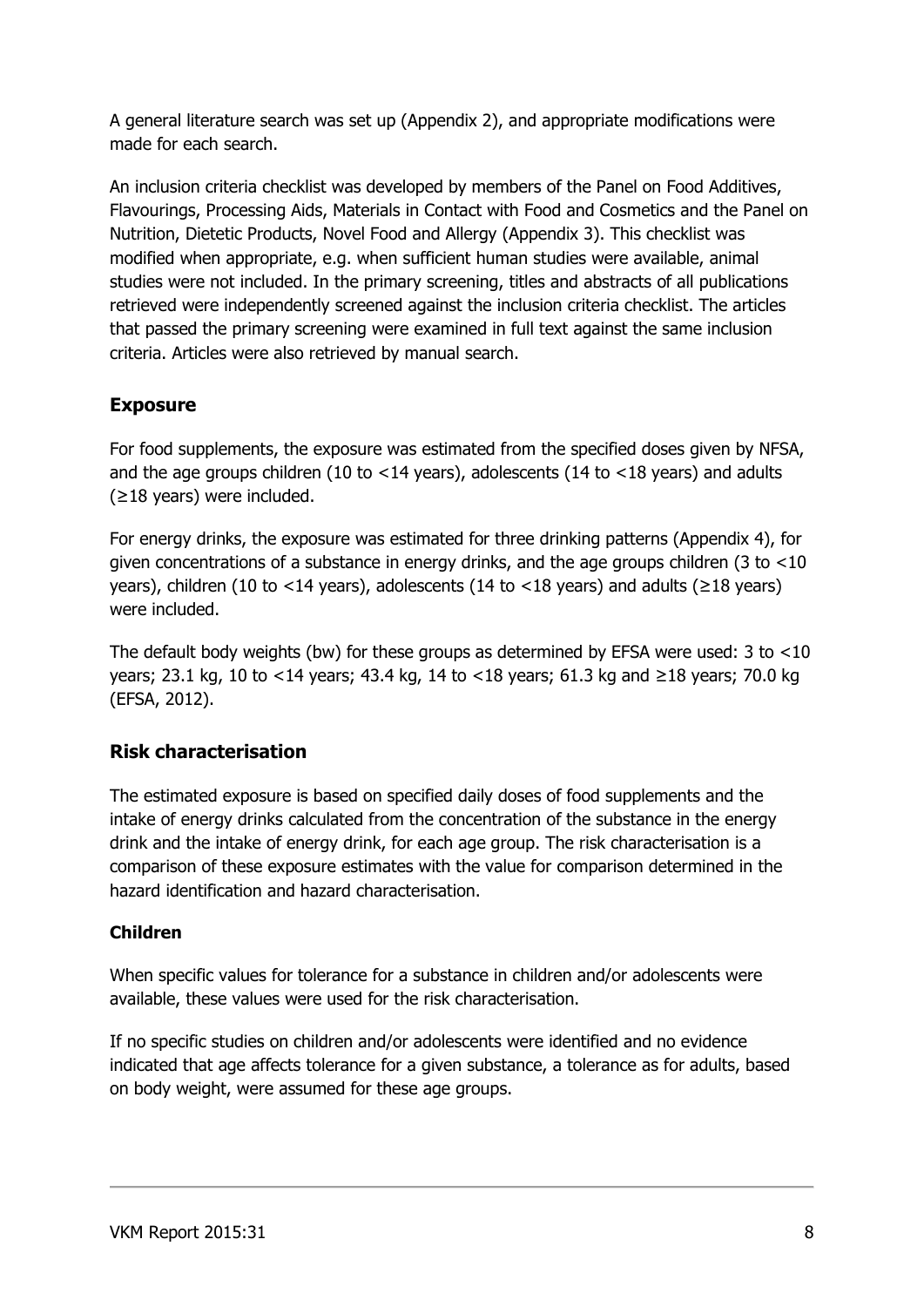If no studies on children and/or adolescents were available and there were reasons to assume that age affects tolerance, an additional literature search with focus on children and adolescent and no limitation back in time was conducted and examined, when the data in the main search were too scarce to conclude for subjects below 18 years.

#### <span id="page-8-0"></span>**Time limitations in the conclusions**

Based on the available scientific data, conclusions may be given for limited time periods.

When there is a lack of human data of sufficient length to reach conclusions on long-term use, additional searches for subchronic or chronic animal studies were conducted.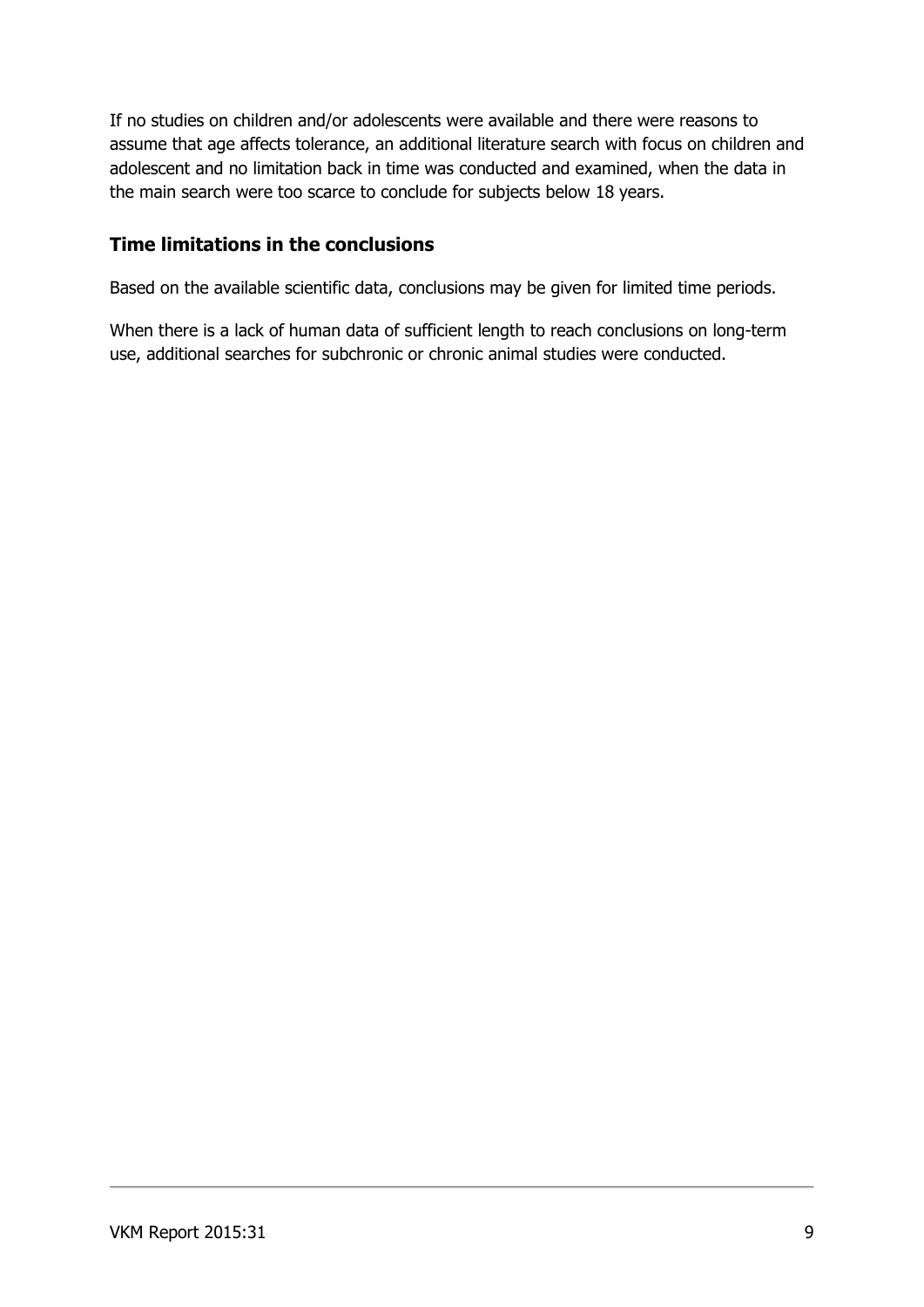#### <span id="page-9-1"></span><span id="page-9-0"></span>**Appendix 1**

The risk assessment template.

- Content
- Summary (in English)
- Summary (in Norwegian)
- Abbreviations and/or glossary
- Background as provided by the Norwegian Food Safety Authority
- Terms of reference as provided by the Norwegian Food Safety Authority
- Introduction
- Hazard identification and characterisation
- Exposure / Intake
- Risk characterisation
- Uncertainties
- Conclusions (with answers to the terms of reference)
- Data gaps
- References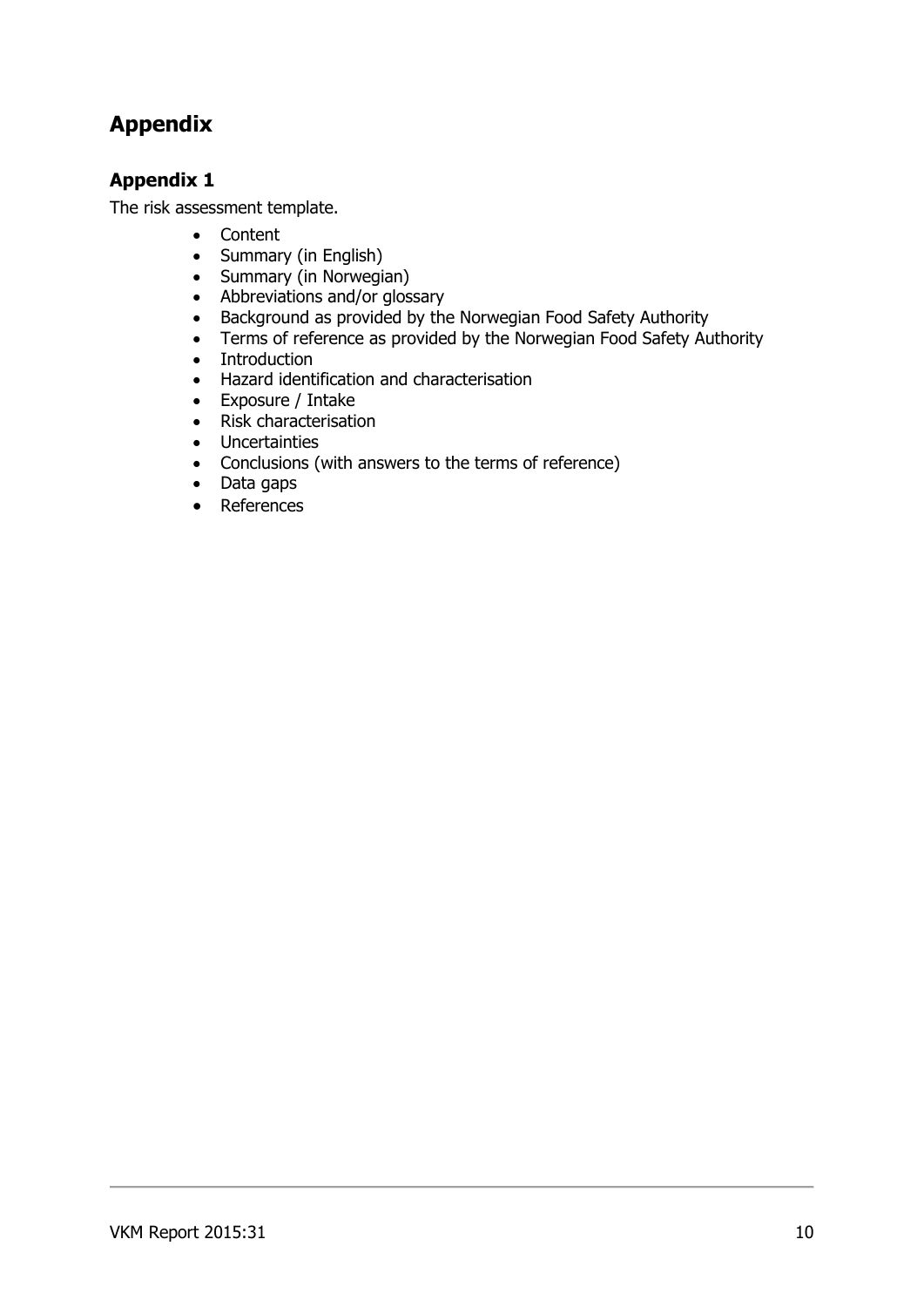<span id="page-10-0"></span>Literature search

- 1. Name of the substance and terms for adverse effects (risk\* or adverse or sideeffect\*1 or hazard\* or harm\* or negative or toxicity or toxic)
- 2. Exclude conference abstracts, letters and editorals
- 3. The language must be English, Norwegian, Swedish or Danish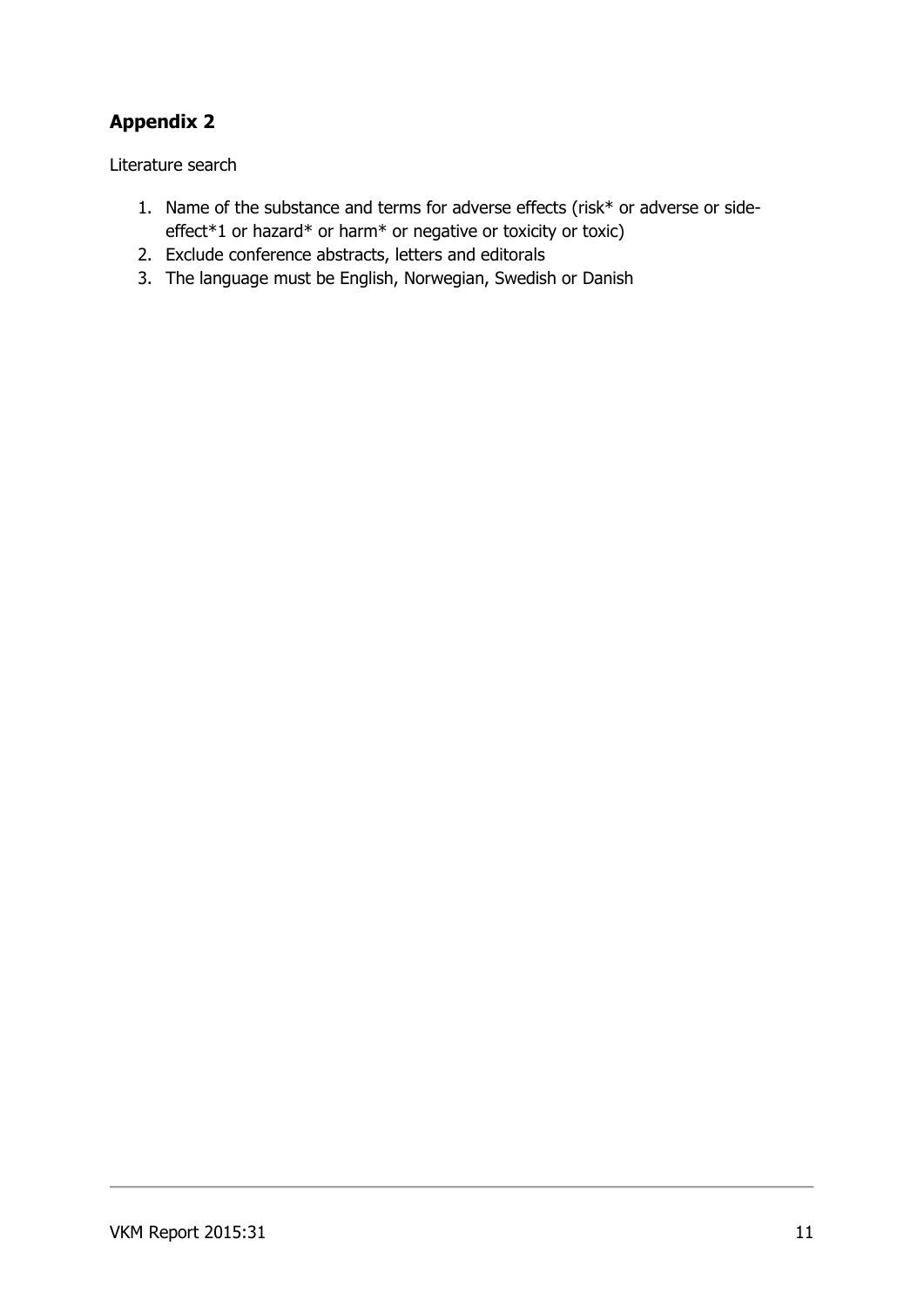<span id="page-11-0"></span>The inclusion criteria checklist:

- Adverse effects in relation to the substance alone are addressed
- Route of exposure for humans is oral
- Route of exposure for animals is oral, in addition, subcutaneous exposure is included if the toxicokinetic is equal to oral exposure
- Human studies are performed in apparently healthy individuals or patient groups assumed to have normal absorption and metabolism of the assessed substance
- Animal model studies address adverse effects relevant to human health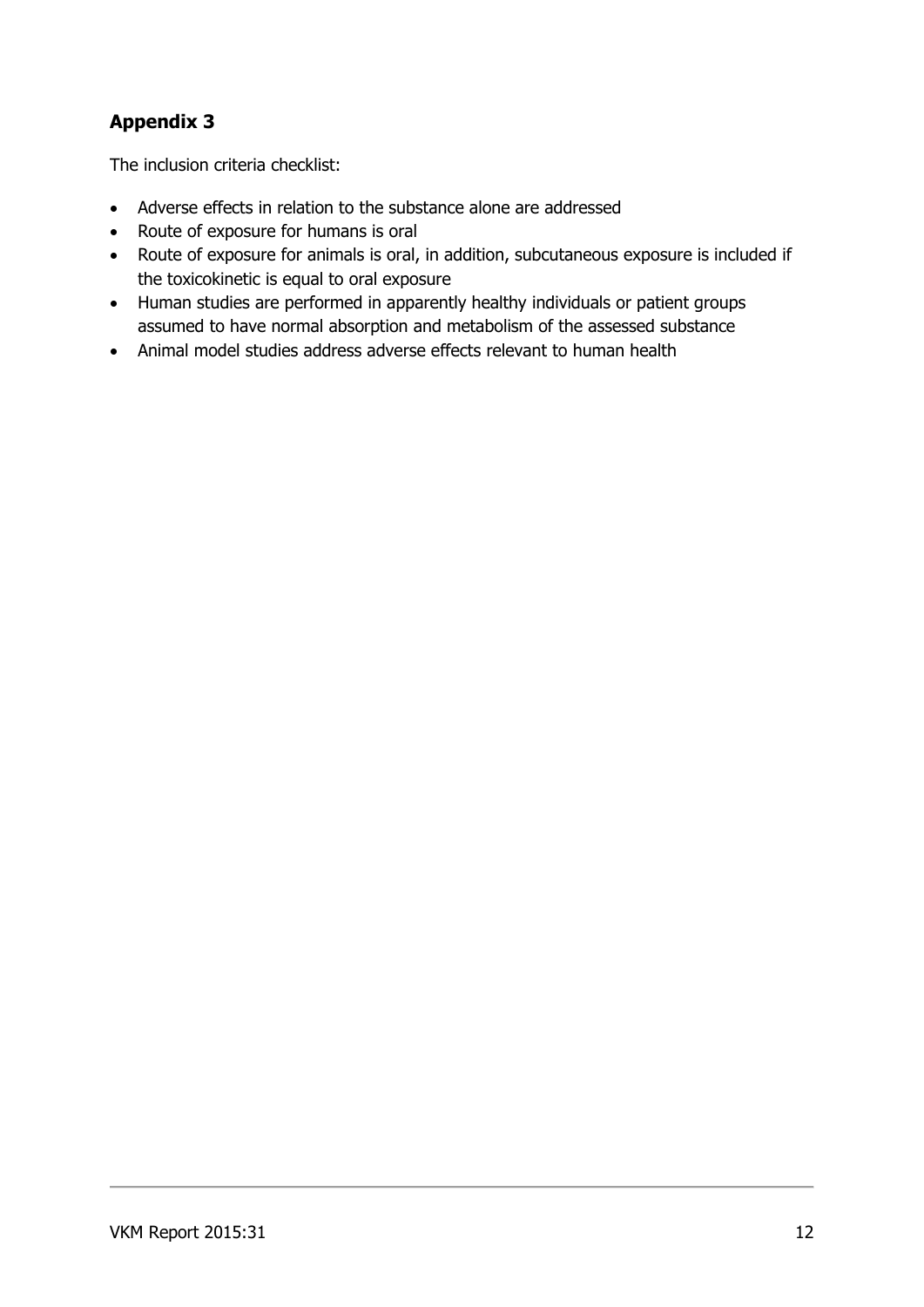#### <span id="page-12-0"></span>**The drinking patterns**

#### **High acute consumption**

For children (3-<10 and 10-<14 years), the high acute consumption was based on a small Norwegian food consumption survey (Johansen and Andersen, 2013) and actual cases of high acute intake of energy drinks (BfR, 2008; Storvik, 2014). Based on expert judgment, the values used are about 0.5 l higher than the maximum reported intake of soft drinks and "saft" in this survey ("saft"; a concentrate that shall be mixed with water before drinking).

For adolescents (14-<18 years) and adults ( $\geq$ 18 years), the high acute consumption was based on the food consumption survey Norkost 3 (Totland et al., 2012). The 97.5 percentile for total intake of soft drinks and "saft" in this survey (18-70 years) was 1.5 l and the maximum reported intake of soft drinks and "saft" in Norkost 3 was about 2 l. Based on expert judgement, the value used is the maximum reported intake of soft drinks and "saft".

#### **Mean chronic and high chronic consumption**

The daily mean and high chronic intakes were based on a report from the Technical University of Denmark (DTU) (Christensen LM et al., 2014) for children (10-<14 years), adolescents (14-<18 years) and adults (≥18 years). Children (3-<10 years) were not included in the report from DTU (Christensen LM et al., 2014). To estimate mean chronic and high chronic intake for this group, the ratio of the intake of energy drinks per day and kg bw were calculated for the age group children (10-<14 years) using the intake reported by DTU and the default bw set by EFSA (EFSA, 2012). Based on the default values for intake of drinks per day and bw, this ratio was used to estimate the intake for the age group children (3-<10 years). In Table 1 the estimated intake of energy drinks for the various age groups in the three intake scenarios are presented.

|                           | Intake (ml/day) |              |              |
|---------------------------|-----------------|--------------|--------------|
| Age groups                | High acute      | Mean chronic | High chronic |
| <b>Children</b>           | 1000            | 58           | 163          |
| $(3 - 10$ years)          |                 |              |              |
| <b>Children</b>           | 1500            | 65           | 180          |
| $(10 - 14 \text{ years})$ |                 |              |              |
| <b>Children</b>           | 2000            | 64           | 211          |
| $(14 - 18 \text{ years})$ |                 |              |              |
| <b>Adults</b>             | 2000            | 71           |              |
| $(≥18 \text{ years})$     |                 |              | 320          |

**Table 1** The estimated intake of energy drinks (ml/day) for the various age groups in the three intake scenarios.